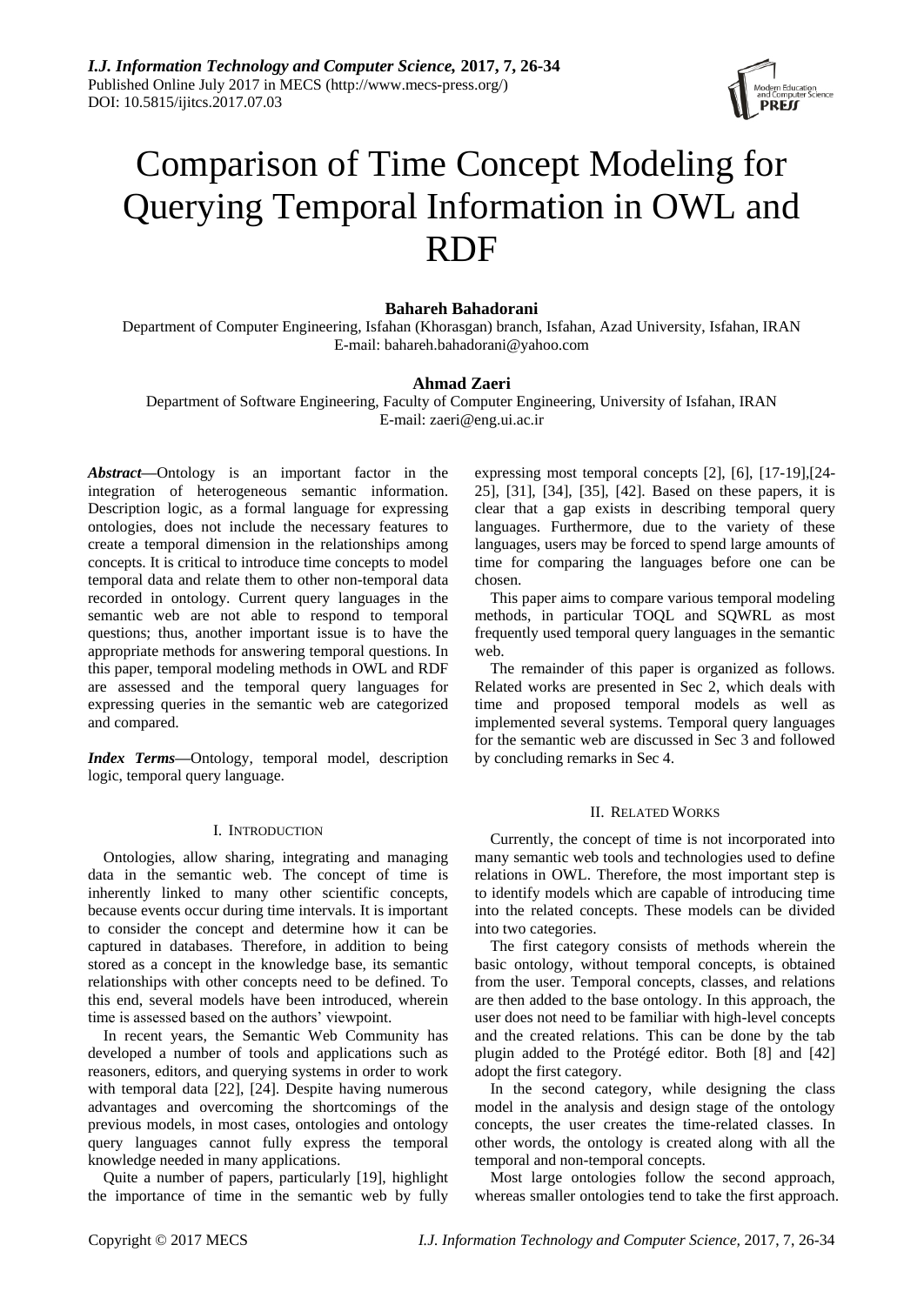Important theories such as Horn-clause Temporal Logic, Allen's Interval Algebra [5] and Davidson's Event Theory [32] are applied in temporal query languages, including TSPARQL [23], TOQL [11], and SQWRL [37].

This section is divided into two parts. In Subsection 2.1, several well-known models of time for the semantic web including Temporal Description Logics (TDLs), OWL-Time, 4D-fluentes, N-ary, Reification, and Named Graphs are discussed. Subsection 2.2 presents famous approaches based on these models which define time in their respective points of view.

### *A. Temporal Models for RDF and OWL*

The Web Ontology Language (OWL) forms the basis of the semantic web and it is the most expressive standard language in modeling ontologies. However, until now, no standard approach has been introduced to express timedependent information in OWL [30].

RDF and OWL are based on binary relationships between concepts [3], [13] which simply connect two instances without any temporal information (e.g., medicine with patient). Dealing with information that changes over time or events that occur in time instants is a critical problem in the knowledge base. Nevertheless, representation of temporal information in OWL is a complex yet necessary task because the temporal dimension is central in many areas of science.

Time may be involved in concepts in two manners: implicitly and explicitly. Therefore, it is somewhat complicated to check and model the notion of time. To illustrate this, temporal models are introduced using a simple example.

The same medicine consumption time intervals for two patients are as follows:

Event1 occurs in TimeInterval1: ['2002-01-10',' 2002-02-10']: The drug (D1) is prescribed for patient1.

Event2 occurs in TimeInterval1: [‗2002-01-10',' 2002- 02-10']: The drug (D1) is prescribed for patient2.

Event3 occurs in TimeInterval2: ['2010-09-15',' 2010-11-15']: The drug (D1) is prescribed for patient1.

If this information is to be recorded in an ontology, according to the rules of OWL, we have the following relationship:



Fig.1. Concepts and objectProperty

In the following, an overview of several common temporal models is presented:

*1. Temporal Description Logic (TDL)* [4], [14], [20], [33]: This is an extension of classical logic [10], [12], which incorporates the concept of time into its models. The most important operators include 'since'(S), until' (U), 'always in the past'  $(\blacksquare)$ , 'sometime in the future'

 $(\diamondsuit)$ , and 'in the next moment in future' (O). The drawback of TDL is that it cannot fully cover the Allen theorem and it is not compatible with existing OWL editing and reasoning tools.

*2. OWL-Time* [26]: This model is presented in the form of temporal ontologies and contains information about the temporal content of web pages and web services. It contains expressions to describe temporal relations. All temporal models presented after this model, apply basic time concepts used in this ontology. Temporal relationships in this ontology are based on time intervals.

*3. 4D-Fluents* [48], [7]: 4D-fluent represents temporal concepts in OWL. Time is a fourth dimension used to represent temporal concepts. The entities consist of temporal parts (time slices) that represent the entity during a time interval. Two classes i.e. TimeSlice and TimeInterval and two object properties of TimeSliceOf and tsTimeIntervalOf must be added to this model. This method increases the complexity of the ontology because for each non-temporal entity, (Patient), one individual with TimeSlice (Patient1TimeSlice1, Patient2TimeSlice2) must be created.



Fig.2. The 4D-Fluent model described based on the sample above



Fig.3. The N-ary model described based on the sample above

*4. The N-ary relations* [36]: This approach suggests two object properties and a new object (Temporal Event) that occurs during time intervals. This approach requires only one additional object and two object properties for every temporal relation which causes minimal data redundancy in comparison with other methods. Additional properties provide binary links to each argument of the relation.

*5. Reification* [10] is a general-purpose technique for representing N-ary relations, in which a relation needs to hold the subject and object at time t (Patient uses medicine at time t). A new object should be created for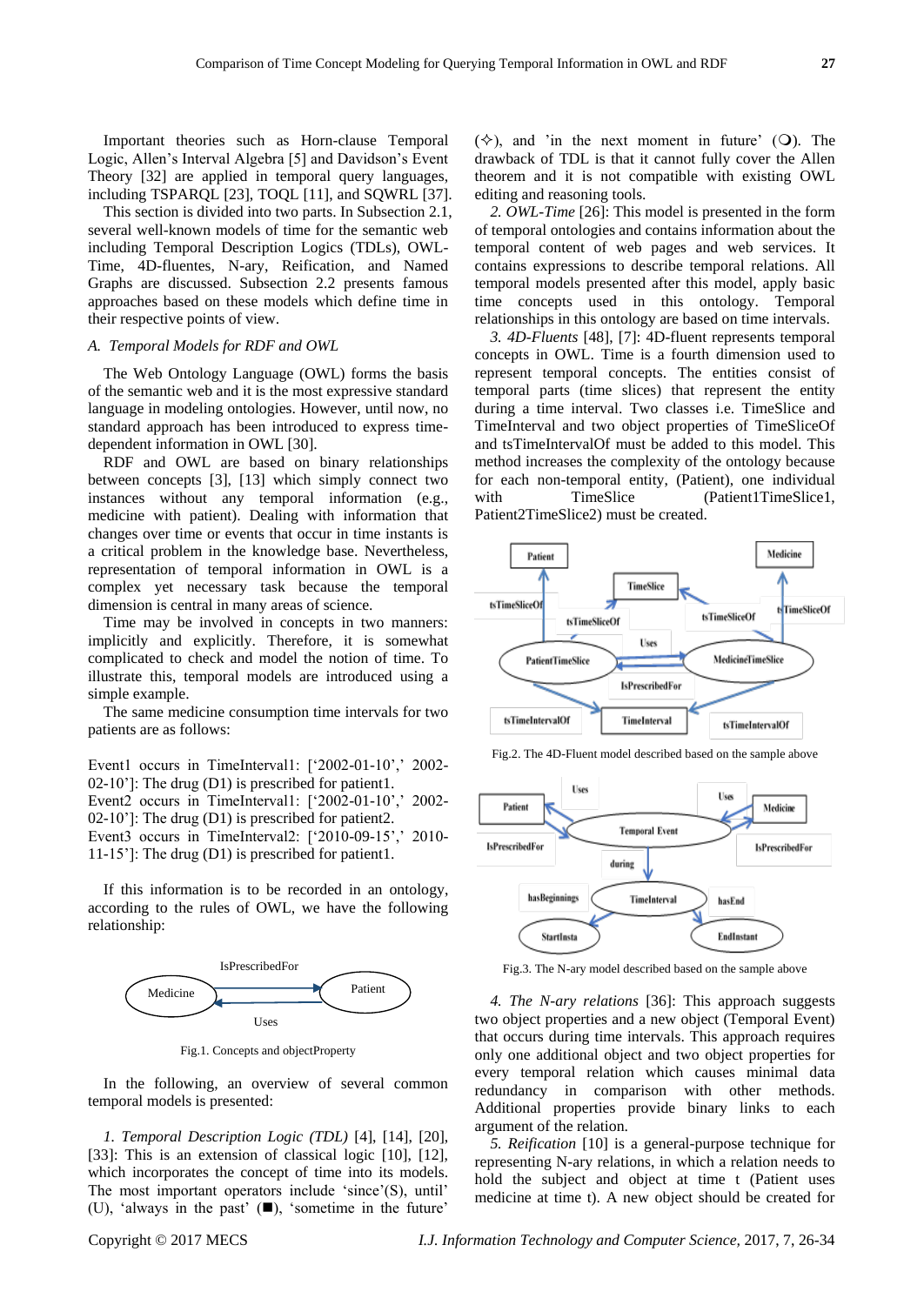every relationship. A major disadvantage of Reification is that it offers limited reasoning capabilities, because relation R is represented as the object property.



Fig.4. The Reification model described based on the sample above

*6. Named Graph* [47] is a sub-graph into the RDF graph of the ontology specified by a distinct name. OWL constructs are not translated into named graphs and they are not supported by OWL reasoners.



Fig.5. The Named Graph model described based on the sample above

*7. The Semantic Web Rule Language (SWRL)* [28], [40] is based on a combination of OWL-DL and OWL-Lite, which provides a standard method for representing temporal information in OWL ontologies. SWRL represents a mechanism for using Allen's interval rules.

Examples of systems and ontologies based on the seven described temporal models can be seen in Table 1.

| Table 1. Temporal systems and ontologies |  |  |  |  |  |
|------------------------------------------|--|--|--|--|--|
|------------------------------------------|--|--|--|--|--|

| References                                                                                                                         | <b>Description</b>                                                                                                                                                                                               |
|------------------------------------------------------------------------------------------------------------------------------------|------------------------------------------------------------------------------------------------------------------------------------------------------------------------------------------------------------------|
| [Batres et al., (2007)]; [Batsakis and Petrakis (2011)];<br>[Zamborlini and Guizzardi (2010)]; MUSING<br>system : [Krieger (2010)] | The examples of 4D-fluents representations.                                                                                                                                                                      |
| [Champin and Passant (2010)]; [Shaw et al. (2009)];<br>Wang et al. (2010)]                                                         | The examples of Reification representations.                                                                                                                                                                     |
| CNTRO [Cui et al. (2010)]                                                                                                          | This ontology is a temporal representation that combines SWRL rules and<br>OWL-Time for representing clinical narratives.                                                                                        |
| VPR [O'Connor, M.J.(2008)]]                                                                                                        | This is a web-based application that allows users to enter patient<br>information which are first converted to and XML stream and then to<br>OWL entities. This Information is extracted through SQWRL queries.  |
| [Santos et al. $(2011)$ ]                                                                                                          | This sample supports n-ary-based temporal ontologies                                                                                                                                                             |
| [O'Connor, M.J. $(2011)$ ]                                                                                                         | Here a valid-time temporal model in OWL is developed and applied in<br>Reification mechanism. This system is developed for encoding temporal<br>information collected during a national clinical trials project. |
| SOWL[Batsakis and Petrakis (2011)]                                                                                                 | This supports temporal relations through SWRL rules and 4D–fluents<br>model                                                                                                                                      |
| PROTON [Papadakis et al. (2011)]                                                                                                   | This is based on 4D-fluents and is implemented in Prolog.                                                                                                                                                        |
| [O'Connor and Das $(2011)$ ]                                                                                                       | This supports the N-ary relations approach and the SWRL-Temporal<br>ontology.                                                                                                                                    |
| [Preventis et al. (2012)]                                                                                                          | This is a tool for both 4D fluents and n-ary relations.                                                                                                                                                          |
| SOWL: [Anagnostopoulos et al. (2013)]                                                                                              | Here a combination of system and specialized temporal reasoner are<br>presented in SOWL                                                                                                                          |

#### *B. Impelimentation*

In the following, we present a review of the available temporal ontologies, a definition of time concepts and their relationships with other concepts.

### *1. OWL-Time*

• DAML-Time [29] the basic model of time with definitions of temporal base concepts



Fig.6. Temporal classes in DAML-Time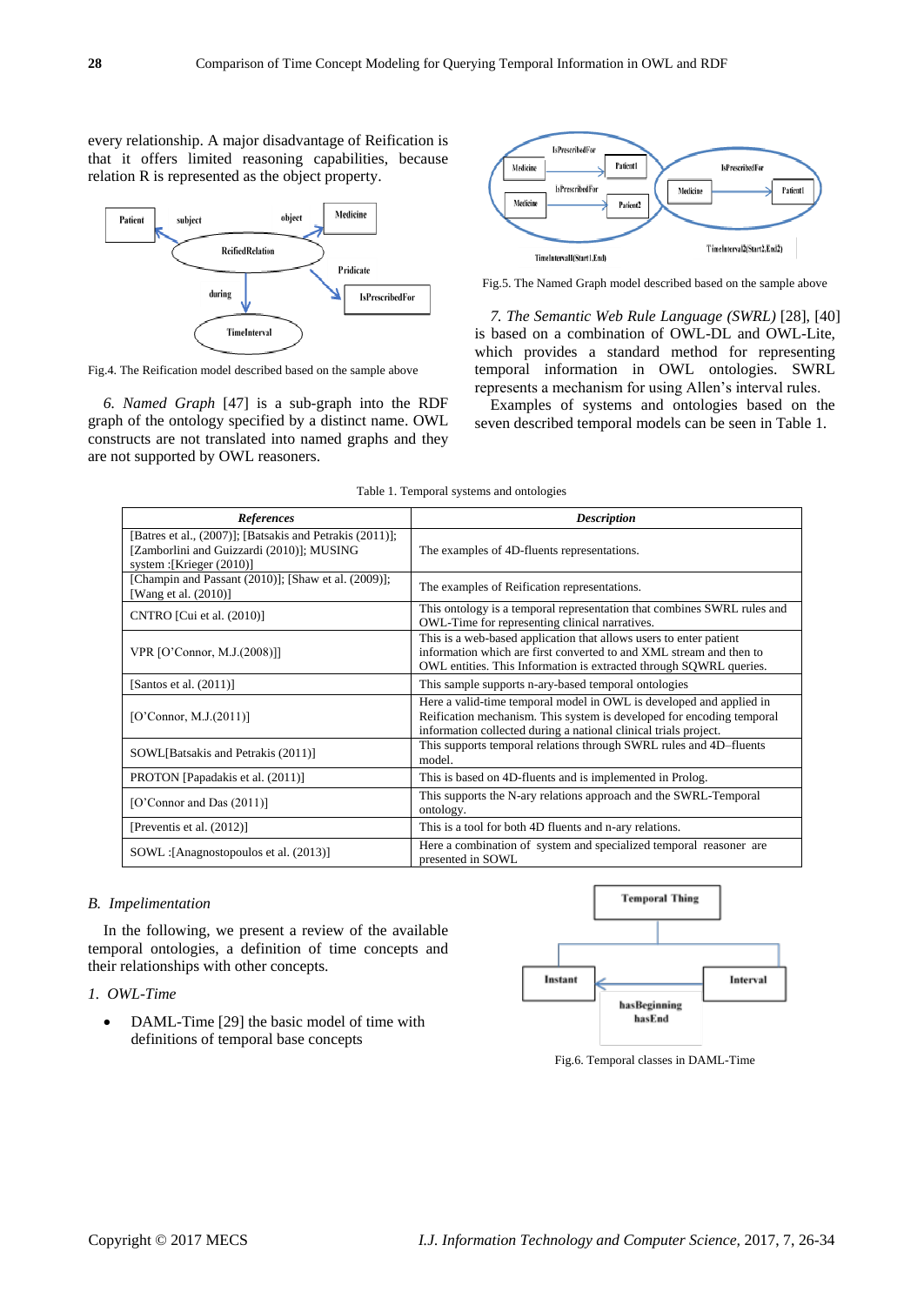OWL-S [27] (formerly DAML-S) is an OWLbased Web service ontology that supplies Web service providers with a core set of markup language constructs. This is a sub-ontology of time that covers relations among instants, intervals, instant events, and interval events

# *2. SWRL Temporal Ontology [37] defines a temporal model for representing interval-based information in OWL. Temporal classes in this ontology include Temporal:*

Granulitary, Temporal:Proposition, Temporal:Duration, and Temporal:ValidTime. A Relation in this model is based on Allen intervals, which support Positive Allen relations: durationLessThan, durationEqulTo, durationGreaterThan, equals, before, after, meets, metBy, overlaps, overlappedBy, contains,during, starts,startedBy ,finishes, finishedBy and the O'Connor relations which support negative Allen relations: notDurationLessThan, notDurationEqulTo, notDurationGreaterThan, notEquals, notBefore, notAfter, notMeets, notMetBy, notOverlaps, notOverlappedBy, notContains, notDuring, notStarts, notStartedBy, notFinishes, notFinishedBy. In addition, SWRL-Temporal contains SWRL build-ins for temporal reasoning, which can be applied to check whether predicates comparing a specific duration with that of a validity interval (e.g., durationLessThan, durationEqualTo) hold true.

# *3. TOWL [21]*

TOWL is a model for extending OWL-DL and 4D-Fluent, with the ability to reason the temporal concepts without consistency checking. Unfortunately, it cannot be compatible with the available OWL editing, querying and reasoning tools (e.g., Protégé, Pellet, and SPARQL). Most temporal models prior to TOWL had limitations in expressing temporal relations; therefore, temporal models such as 4D-Fluent and OWL-Time were introduced to overcome these drawbacks. In TOWL, the temporal dimension is added to static concepts in a dynamic manner. The architecture of the model includes a threelayer structure, of which the first consists of static concepts with no temporal concepts. The second layer is based on fundamental temporal relationships that include Allen rules, TimeInterval and TimeInstant. Finally, the third layer consists of complex temporal concepts such as State Transition and time changes of Individual.

## *4. CHORONOS [1],[41],[42]*

CHORONOS is a Tab Plugin for the Protégé editor. In this approach, the time ontology is added to the base static ontology and the user can apply the temporal ontologies as either static or dynamic. Classes and temporal relations such as Event, participatedIn (for individuals participate in event) are developed based on N-ary model.

# *5. SOWL Ontology [8]*

This ontology seeks to overcome the problem of TOWL, by offering W3C solutions for temporal representation. In SOWL models, two approaches are represented:

- The combination of OWL-time ontology and 4Dfluents model is used to represent dynamic objects. In this approach, the TimeSlice class and tsTimeSlice properties are applied.
- An alternative version based on N-ary relations is proposed as well in [1]. Allen relations are asserted as object properties between intervals, even if exact dates are not known.



Fig.7. Temporal classes in SOWL with N-ary

## *6. CNTRO* [45], [46]

This semantic web-based framework, provides an API for querying temporal information from clinical narratives. CNTRO is an OWL ontology which contains three major components: time normalizer, SWRL, and OWL-DL reasoning. This ontology includes existing temporal ontology and Basic Formal Ontology (BFO). In this approach, temporal concepts are defined as a means for extracting information from clinical narratives. Given the fact that the Allen relations are only based on time intervals, in this ontology, an event is modeled where TimeStamp is the relation between event and time. Currently, two versions of CNTRO are available: CNTRO1 [46] and CNTRO2 [45]. The second version was released to overcome the shortcomings of the first.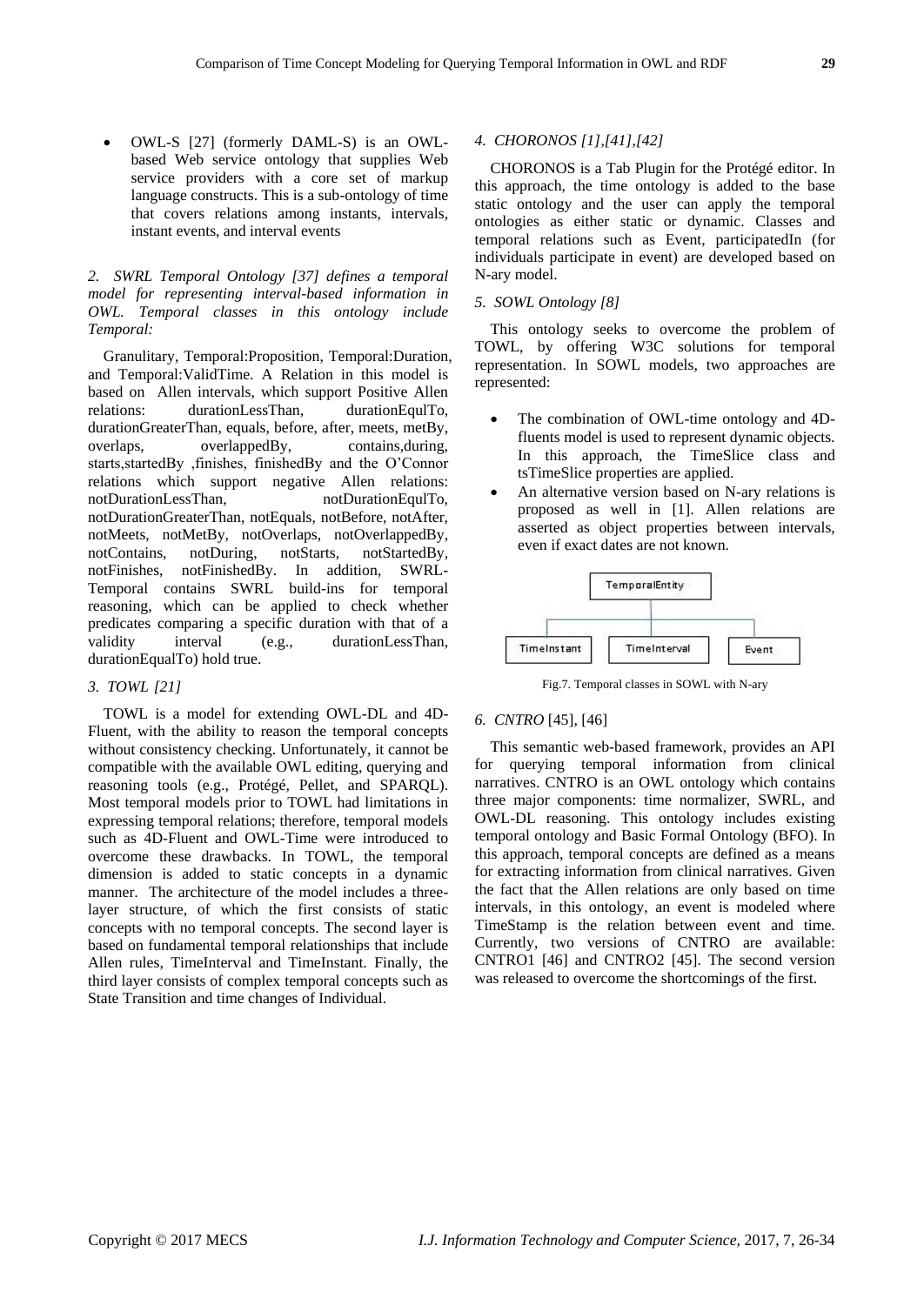

Fig.8. CNTRO concepts

*7. MUSING [48] involves temporal information and investigates solutions for semantic-based business intelligence. In this approach, time slice is added to binary relations for two reasons: (I) to avoid a duplication of the original ontology and (II) to prevent a knowledge engineer from rewriting on the ontology.*



Fig.9. MUSING Components

#### III. TEMPORAL QUERY LANGUAGES

The ability to process and make inferences based on available information is the most important reason for using ontology in information integration and creating semantic relationships. Therefore, a query languages is required to enable the provision of responses using an appropriate reasoner. The main challenge is to select an appropriate query language which is able to answer most temporal and non-temporal questions. In this section, several examples of languages based on RDF and OWL are introduced. This is followed by a comparison of TOQL and SQWRL languages using two example ontologies pertaining to books by scientists in historical periods.

### *A. XQuery Languages[16]*

Due to the important role of XML in expressing knowledge on the web and the increasing number of XML documents, it is necessary to create languages for querying and extracting knowledge from these documents. Therefore, the XQuery language was suggested under the banner of the World Wide Web Consortium. It should be

noted that XQuery is developed for temporal querying of XML data.

## *B. C-SPARQL[9]*

C-SPARQL is a language for querying over RDF data streams, which contain sequences of triples, continuously produced and annotated through timestamps. Thus, for this amount of data, stream reasoning is required.

#### *C. T-SPARQL[23]*

T-SPARQL is similar to TSQL2 [15]; it is a temporal extension of the SPARQL [44] for RDF. T-SPARQL is powered by the basic temporal structure designed for the TSQL2.

# *D. TOQL [11]*

This is a language for querying time information in ontologies. TOQL is a SQL-like temporal query language that handles ontologies almost like relational databases. TOQL statements are similar to SQL rules, having Select, From, Where, Union etc. Time concepts in TOQL involve TimeSlice and TimeInterval. The temporal model in this language is the 4D-fluent approach. Moreover, reasoning in language is based on Event Calculus. TOQL system is implemented in Java whose user interface can be downloaded. Pellet is a reasoner in this language. The TOQL structure is composed of several modules. TOQL commands are converted to equivalent commands in SeRQL by the parser. In this language, the temporal relations of 4D-Fluent model are checked among other concepts; if all concepts as well as the temporal and nontemporal relations defined among them are correct, then the ontology is accepted and the user is allowed to run the query.

#### *E. SQWRL [38], [39]*

SQWRL is a SWRL-based query language, which defines a set of query operators similar to that of SQL that can retrieve and infer information in the OWL ontology. This language supports Allen's temporal operators. SWRL is a rule language while SQWRL is a query language. It is implemented as a build-in library and a set of query operators similar to those of SQL with the objective to extract and infer stored information in the OWL ontology.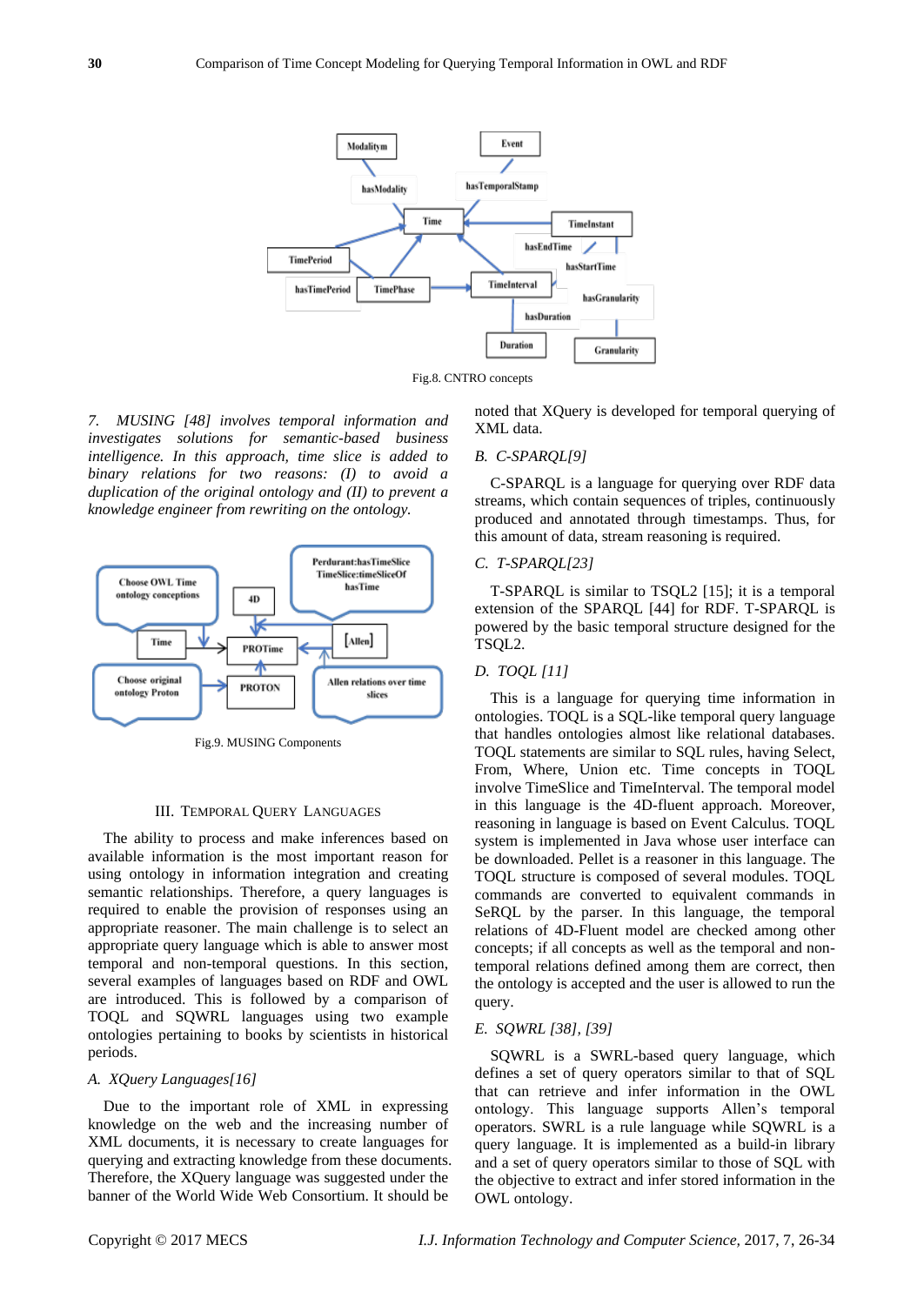## IV. COMPARISON BETWEEN TEMPORAL QUERY LANGUAGES

Among the languages presented in the previous section, TOQL, SQWRL, and SOWL are more widely used for querying in ontology editors. However, since the authors were not able to access the SOWL API, the following comparison is conducted between SQWRL and TOQL using two sample ontologies .The former is implemented in the Protégé 3.5 environment and the latter in the Protégé4.3.

TOQL is similar to SQL, whereas SQWRL is based on logic. The relationships and classes presented in Figures 10 and 11 are based on the temporal models used in these languages. As observed in the model of classes, relationships in TOQL are very complex. For every concept or class in TOQL model ontology, a relationship with TimeSlice and TimeInterval must be created. Examples of large ontologies such as CNTRO [46] are implemented using SQWRL language, while TOQL language may be appropriate for small ontologies.



Fig.10. Classes and objectProperty in sample of TOQL



Fig.11. Classes and object Property in sample of SQWRL

The query asking for "names of scientists along with the titles of their books and time periods of their activities" is a non-temporal question, which can be presented in following languages:

• SQWRL : Scientist(?s)  $\wedge$  Books(?b)  $\wedge$  hasBook(?s, ?b)  $\wedge$ livesIn(?s, ?hp)  $\rightarrow$  sqwrl:select(?s,?b,?hp)

• TOQL : Select Scientist.name , HistoricalPeriod.historicalPeriodName,Books.name From Physician,HistoricalPeriod, Books

Where Scientist.livesIn:HistoricalPeriod and Scientist.hasBook: Book

The following temporal questions are asked in both ontology query languages, according to Allen theory.

Q1: Titles of books by scientists written in the time period P.

Q2: Titles of books by scientists written subsequent to ‗800-01-06'.

Q3: Titles of books by scientists written prior to ‗2007- 01-06'

Q4: Titles of books by scientists written between the dates '900-01-01' and '1900-01-01'.

TOQL cannot properly respond to these questions because it is not completely capable of detecting time intervals. The following query is in TOQL.

SELECT Scientist.name, Book.name FROM Scientist, Book WHERE Scientist.hasBook: Book Before '2007-01-06'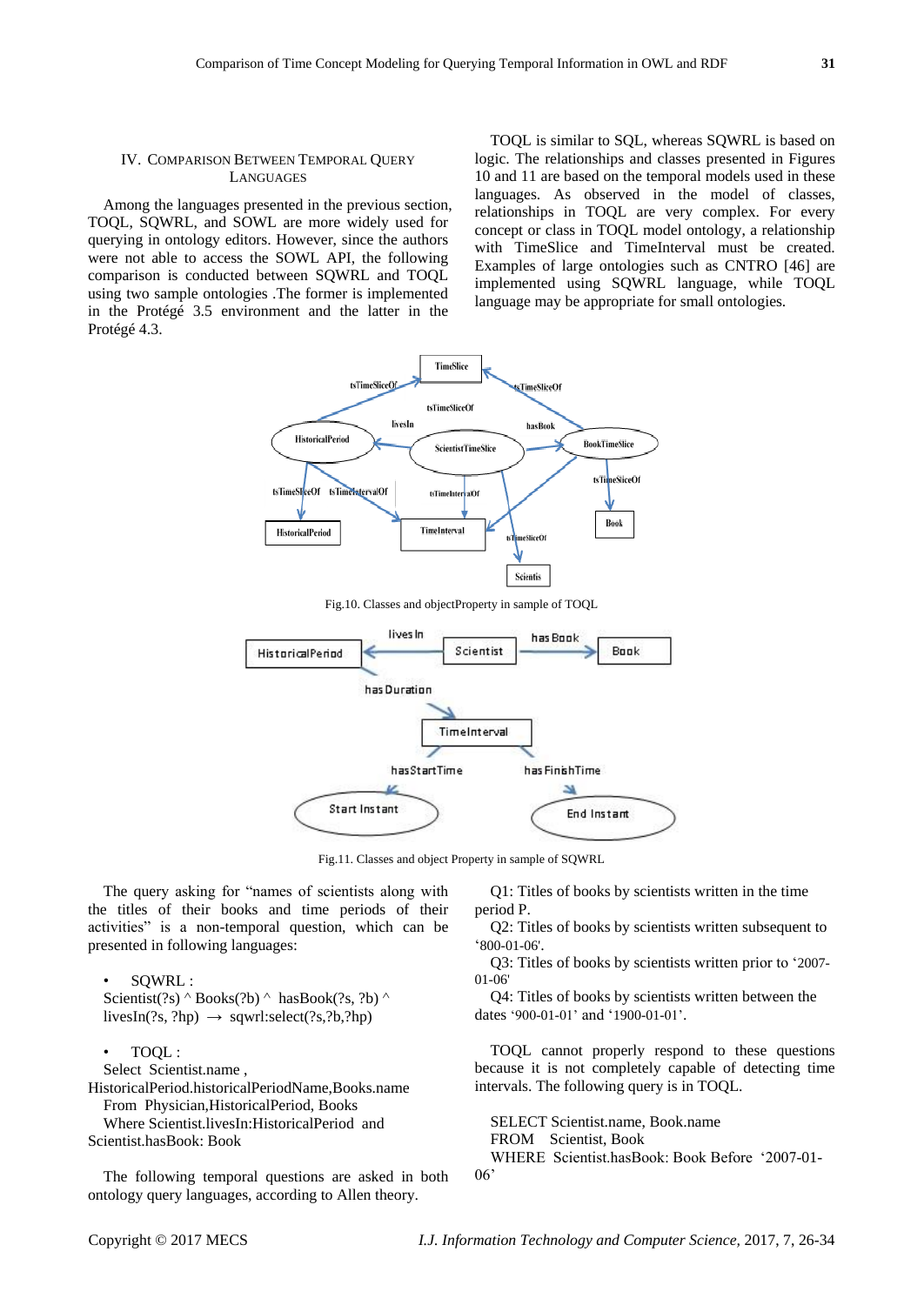T is a timeInstant , st is a StartTime, ft is a FinishTime  $T \in [st,ft] \Rightarrow$  StartTime  $\leq T \leq$  FinishTime

Before (T)  $\Rightarrow$  TimeInstants  $\leq$  StartTime or TimeInstants ≤ FinishTime  $\Rightarrow$  Before(T,st) V Before(T,ft)

Unlike SQWRL, in TOQL, access to exact beginning, ending and during "date" is not possible.

Question Q3 is presented in two forms of Q3.1.1 and Q3.1.2 below for comparing dates before Start time and for dates before finish time as Q3.2.

Q3.1.1 : Scientist(?s)  $\land$  temporal:ValidPeriod(?p)  $\land$ hasDuration(?s, ?p) ^ temporal:hasStartTime(?p, ?start)^ temporal:before(?start,  $\qquad \qquad ^{\omega}2007-01-06' \text{T}00:00:00",$ "Years")  $\rightarrow$  sqwrl:select(?pe, ?p, ?start)

Q3.1.2 : Scientist(?s)^ Books(?b) ^ hasBook(?s, ?b) ^ temporal:ValidPeriod(?p)  $\land$  hasDuration(?p, ?du)  $\land$ hasStartYear(?du, ?s) ^ swrlb:lessThanOrEqual (?s, 2007)  $\rightarrow$  sqwrl:select(?s,?b, ?s)

 $Q3.2$ : Scientist(?s)  $\land$  Books(?b)  $\land$  hasBook(?s, ?b)  $\land$ temporal:ValidPeriod(?p) ^ hasDuration(?p, ?du) ^ temporal:hasFinishTime(?du, ?finish) ^ temporal:before(?finish, "2007-01-06'T00:00:00", "Years")  $\rightarrow$  sqwrl:select(?s, ?p, ?finish)

Consequently, in TOQL, it is not possible to answer queries which compare date intervals such as OverLaps, Contains, and Meets. However, SQWRL is capable of responding to queries formed based on time intervals. Table 2 compares the specifications of the languages.

| Language<br>Name<br>Properties     | SOWRL                                                                                           | TOOL                                                                               |
|------------------------------------|-------------------------------------------------------------------------------------------------|------------------------------------------------------------------------------------|
| Complexity                         | Low                                                                                             | High                                                                               |
| Query<br>Answering<br>Speed        | Low                                                                                             | Relatively well                                                                    |
| Limit the<br>number of<br>response | Unlimited                                                                                       | Limited                                                                            |
| Creating extra<br>object           | <b>Except SWRL classes</b><br>and temporal relations<br>no other relationships<br>are necessary | For any non-<br>temporal object,<br>two additional<br>relationship are<br>required |
| Allen's interval<br>coverage       | Relatively complete                                                                             | Weak                                                                               |
| Documentation                      | Relatively complete                                                                             | Fairly weak sample<br>codes                                                        |
| User Interface                     | No                                                                                              | Yes                                                                                |
| Reasoner                           | Pellet and Jess                                                                                 | Pellet                                                                             |

Table 2. Comparison between TOQL and SQWRL

In TOQL, a small and limited sample of products and employees is introduced; however, for more accurate studies comprehensive samples are necessary.

The abovementioned comparison between the two

languages based on 4D-Fluent and SWRL time models shows that, due to the current capabilities of OWL ,the definition of temporal and non-temporal concepts in SWRL is easier and more understandable than other models and can be effective in designing ontologies as well as answering users queries.

#### V. CONCLUSION

Recognizing the defined temporal models is an important step for relating time with other concepts in any field.

In recent years, numerous applications and ontologies have been developed based on the aforementioned temporal models with the objective of incorporating time into RDF and OWL structures; each of them seeks to remove the drawbacks of its predecessors.

Another important step, after defining time, is understanding and knowing how to process the stored information based on temporal models and then selecting an appropriate language to query and extract new knowledge from the knowledge base.

In this paper, we aimed to review and partially explain the strengths and weaknesses of various models by comparing temporal models and query languages of ontologies and presenting a practical example an ontology for SQWRL and TOQL in the Prot égé editor.

#### **REFERENCES**

- [1] Anagnostopoulos, Eleftherios, Sotiris Batsakis, and Euripides GM Petrakis. "Chronos: A reasoning engine for qualitative temporal information in owl."Procedia Computer Science 22 (2013): 70-77.
- [2] Analyti, Anastasia, and Ioannis Pachoulakis. "A Survey on Models and Query Languages for Temporally Annotated RDF." (2008).
- [3] Antoniou, Grigoris, and Frank Van Harmelen. A semantic web primer. MIT press, 2004.
- [4] Artale, Alessandro, et al. "A temporal description logic for reasoning over conceptual schemas and queries." Logics in Artificial Intelligence. Springer Berlin Heidelberg, 2002. 98-110.
- [5] Allen, James F. "Towards a general theory of action and time." Artificial intelligence 23, no. 2 (1984): 123-154.
- [6] Batsakis, Sotiris, Grigoris Antoniou, and Ilias Tachmazidis. "Integrated Representation of Temporal Intervals and Durations for the Semantic Web."New Trends in Database and Information Systems II. Springer International Publishing, 2015. 147-158.
- [7] Batsakis, Sotiris, and Euripides GM Petrakis. "Representing temporal knowledge in the semantic web: The extended 4d fluents approach."Combinations of Intelligent Methods and Applications. Springer Berlin Heidelberg, 2011. 55-69.
- [8] Batsakis, Sotiris, and Euripides GM Petrakis. "SOWL: spatio-temporal representation, reasoning and querying over the semantic web." Proceedings of the 6th International Conference on Semantic Systems. ACM, 2010.
- [9] Barbieri, Davide Francesco, Daniele Braga, Stefano Ceri, EMANUELE DELLA VALLE, and Michael Grossniklaus. "C-sparql: a continuous query language for rdf data streams." International Journal of Semantic Computing 4,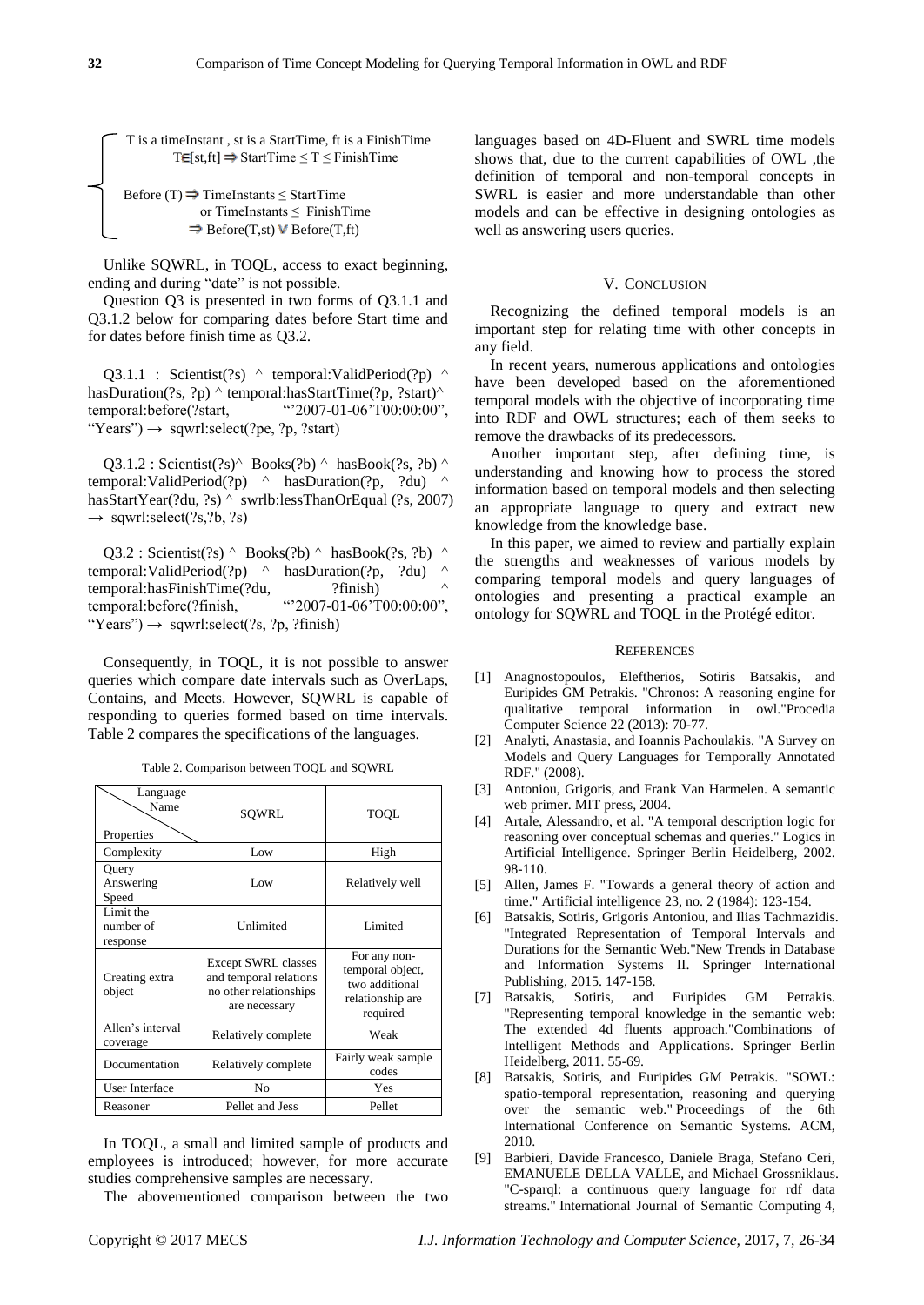no. 01 (2010): 3-25.

- [10] Buneman, Peter, and Egor Kostylev. "Annotation algebras for RDFS." In The Second International Workshop on the role of Semantic Web in Provenance Management (SWPM-10), CEUR Workshop Proceedings, p. 32. 2010.
- [11] Baratis, Evdoxios, et al. "TOQL: Temporal ontology querying language."Advances in Spatial and Temporal Databases. Springer Berlin Heidelberg, 2009. 338-354.
- [12] Baader, Franz. The description logic handbook: theory, implementation, and applications. Cambridge university press, 2003.
- [13] Berners-Lee, Tim, James Hendler, and Ora Lassila. "The semantic web."Scientific American 284.5 (2001): 28-37.
- [14] Bettini, Claudio. "Time-dependent concepts: representation and reasoning using temporal description logics." Data & Knowledge Engineering 22.1 (1997): 1-38.
- [15] Böhlen, Michael H., et al. "Querying TSQL2 databases with temporal logic."Advances in Database Technology— EDBT'96. Springer Berlin Heidelberg, 1996. 325-341.
- [16] Chamberlin, Don. "XQuery: An XML query language." IBM systems journal41.4 (2002): 597-615.
- [17] Davies, John, Rudi Studer, and Paul Warren, eds. Semantic Web technologies: trends and research in ontology-based systems. John Wiley & Sons, 2006.
- [18] Embregts, Hanno, Viorel Milea, and Flavius Frasincar. "Metafrastes: A news ontology-based information querying using natural language processing." The 8th International Conference on Knowledge Management in Organizations. Springer Netherlands, 2014.
- [19] Ermolayev.V.Batsakis, S.Keberle, N., Tatarintseva.O.,&Antoniou,G. Onologies Of Time: Review And Trends. .(2014)
- [20] Fisher, Michael. An Introduction to Practical Formal Methods Using Temporal Logic. John Wiley & Sons, 2011.
- [21] Frasincar, Flavius, Viorel Milea, and Uzay Kaymak. tOWL: Integrating time in OWL. Springer Berlin Heidelberg, 2010.
- [22] Fisher, Michael David, Dov M. Gabbay, and Lluis Vila, eds. Handbook of temporal reasoning in artificial intelligence. Vol. 1. Elsevier, 2005.
- [23] Grandi, Fabio. "T-SPARQL: A TSQL2-like Temporal Query Language for RDF."ADBIS (Local Proceedings). 2010.
- [24] Gutierrez, Claudio, Carlos Hurtado, and Alejandro Vaisman. "Introducing time into RDF." Knowledge and Data Engineering, IEEE Transactions on 19.2 (2007): 207- 218.
- [25] Golbreich, Christine, and Sandrine Mercier. "Construction of the dialysis and transplantation ontology: advantages, limits, and questions about Protege OWL." Workshop on Medical Applications of Protégé, 7th International Protégé Conference, Bethesda. 2004.
- [26] Hobbs, Jerry R., and Feng Pan. "Time ontology in OWL." W3C working draft27 (2006): 133. http://www.w3.org/TR/owl-time.
- [27] Hobbs, J.R., Pan, F.: An ontology of time for the Semantic Web. ACM Transactions on Asian Language Processing (TALIP): Special issue on Temporal Information Processing 3(1), 66–85 (2004)
- [28] Horrocks, Ian, et al. "SWRL: A semantic web rule language combining OWL and RuleML." W3C Member submission 21 (2004): 79.
- [29] Hobbs, Jerry R., et al. "A daml ontology of time." online: http://www. cs. rochester. edu/\_ferguson/daml/daml-time-20020830. txt (2002).
- [30] Krieger, Hans-Ulrich. "A General Methodology for Equipping Ontologies with Time." LREC. 2010.
- [31] Kim, Sang-Kyun, et al. "Temporal ontology language for representing and reasoning interval-based temporal knowledge." The Semantic Web. Springer Berlin Heidelberg, 2008. 31-45.
- [32] Kim, Jaegwon. Events as property exemplifications. Springer Netherlands, 1976.
- [33] Lutz, Carsten, Frank Wolter, and Michael Zakharyaschev. "Temporal Description Logics: A Survey." TIME. 2008.
- [34] Mishra, Ravi Bhushan, and Sandeep Kumar. "Semantic web reasoners and languages." Artificial Intelligence Review 35.4 (2011): 339-368.
- [35] Maris, Nikos. A reasoner for querying temporal ontologies. Diss. Dept of Sciences, TEI of Crete, 2008.
- [36] Noy, Natasha, Alan Rector, P. Hayes, and C. Welty. "Defining N-ary relations on the Semantic Web. W3C working group note." World Wide Web Consortium (W3C) (2006).
- [37] O'Connor, Martin J., and Amar K. Das. "A method for representing and querying temporal information in OWL." Biomedical engineering systems and technologies. Springer Berlin Heidelberg, 2011. 97-110.
- [38] O'Connor, Martin J., and Amar K. Das. "SQWRL: A Query Language for OWL."OWLED. Vol. 529. 2009.
- [39] O'Connor, Martin J., Ravi D. Shankar, Csongor Nyulas, Samson W. Tu, and Amar K. Das. "Developing a Web-Based Application using OWL and SWRL." InAAAI spring symposium: AI meets business rules and process management, pp. 93-98. 2008.
- [40] O'Connor, Martin, Samson Tu, Csongor Nyulas, Amar Das, and Mark Musen. "Querying the semantic web with SWRL." In Advances in Rule Interchange and Applications, pp. 155-159. Springer Berlin Heidelberg, 2007.
- [41] O'Connor, Martin J., Samson W. Tu, and Mark A. Musen. "The Chronus II temporal database mediator." In Proceedings of the AMIA Symposium, p. 567. American Medical Informatics Association, 2002.
- [42] Preventis, Alexandros, Euripides GM Petrakis, and Sotirios Batsakis. "CHRONOS Ed: A tool for handling temporal ontologies in protégé."International Journal on Artificial Intelligence Tools 23, no. 04 (2014): 1460018.
- [43] Papadakis, Nikos, Kostas Stravoskoufos, Evdoxios Baratis, Euripides GM Petrakis, and Dimitris Plexousakis. "Proton: A prolog reasoner for temporal ontologies in owl." Expert Systems with Applications 38, no. 12 (2011): 14660- 14667.
- [44] Pérez, Jorge, Marcelo Arenas, and Claudio Gutierrez. "Semantics and complexity of SPARQL." ACM Transactions on Database Systems (TODS) 34, no. 3 (2009): 16.
- [45] Tao, C., Solbrig, H. R., & Chute, C. G. (2011). CNTRO 2.0: a harmonized semantic web ontology for temporal relation inferencing in clinical narratives. AMIA Summits on Translational Science Proceedings, 2011, 64.
- [46] Tao, Cui, Wei-Qi Wei, Harold R. Solbrig, Guergana Savova, and Christopher G. Chute. "CNTRO: a semantic web ontology for temporal relation inferencing in clinical narratives." In AMIA Annual Symposium Proceedings, vol. 2010, p. 787. American Medical Informatics Association, 2010.
- [47] Tappolet, Jonas, and Abraham Bernstein. "Applied temporal rdf: Efficient temporal querying of rdf data with sparql." In The Semantic Web: Research and Applications, pp. 308-322. Springer Berlin Heidelberg, 2009.
- [48] Welty, Chris, Richard Fikes, and Selene Makarios. "A reusable ontology for fluents in OWL." In FOIS, vol. 150, pp. 226-236. 2006.